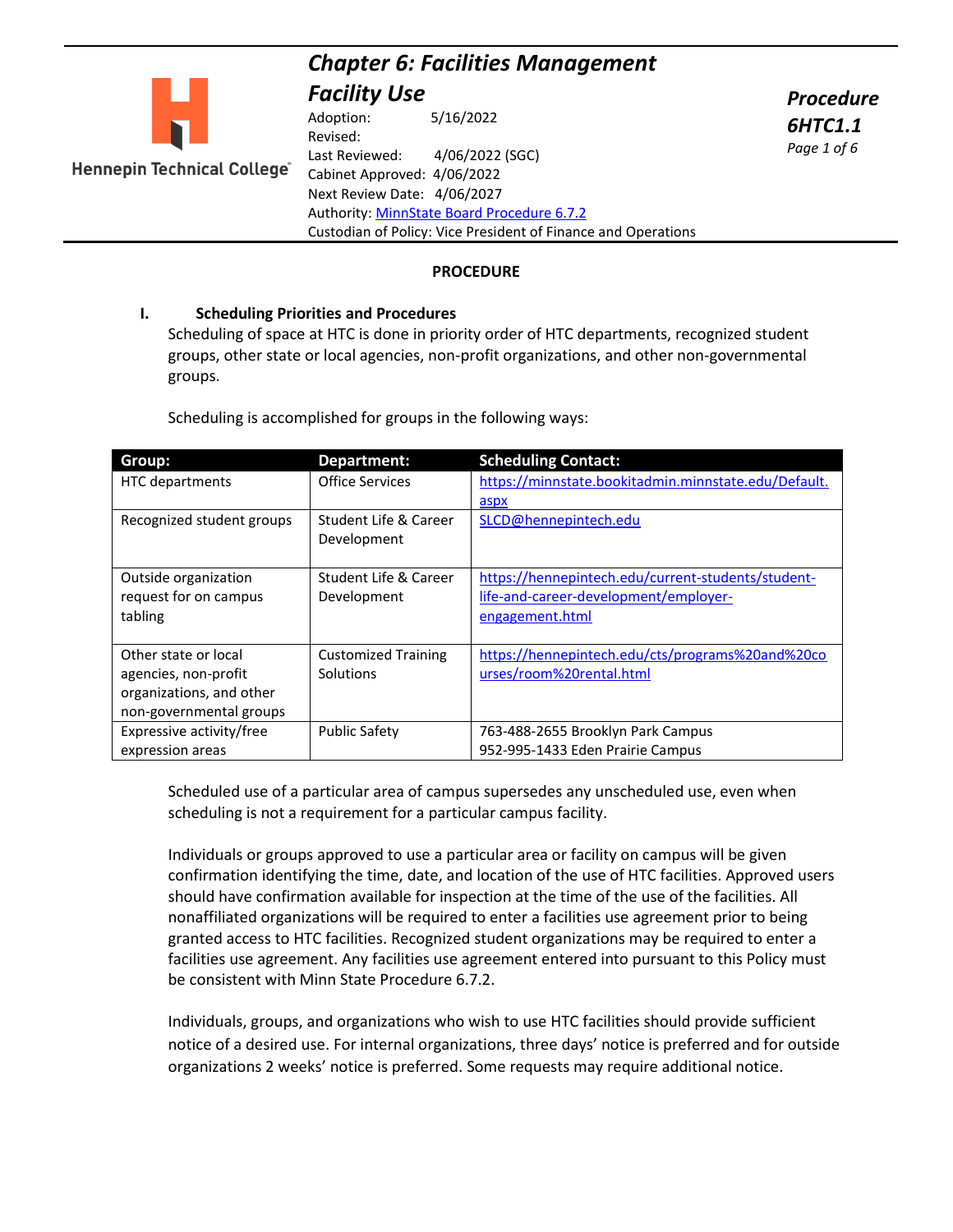

Adoption: 5/16/2022 Revised: Last Reviewed: 4/06/2022 (SGC) **Hennepin Technical College** Cabinet Approved: 4/06/2022 Next Review Date: 4/06/2027 Authority: [MinnState Board Procedure 6.7.2](https://www.minnstate.edu/board/procedure/607p2.html) Custodian of Policy: Vice President of Finance and Operations *Procedure 6HTC1.1 Page 2 of 6*

Except where HTC affirmatively opens its facilities for expressive purposes, or as required to do so by law, the College retains the ability to enter into a facilities use contracts with individuals, groups, or entities at its own discretion.

### **II. Facilities Use Fees**

Fees are available on the HTC website at [https://hennepintech.edu/cts/programs%20and%20courses/room%20rental.html.](https://hennepintech.edu/cts/programs%20and%20courses/room%20rental.html)

Pursuant to Minn. Stat. § 202A.192, HTC may only charge a facility use fee in conjunction with "the holding of precinct caucuses and legislative district or county conventions" for "an amount that does not exceed the lowest amount charged to any public or private group."

In addition, HTC reserves the right to assess facility, information technology, and security costs, if applicable, and recover for any damage done to HTC property or facilities.

The use of HTC facilities by HTC faculty, staff or students for personal use is considered a use by a nonaffiliated organization or individual.

Recognized student groups may reserve campus facilities and sponsor a nonaffiliated organization for an event, but as a sponsor, the student group must be the primary planner, implementer, and financer of the event. Recognized student groups may not reserve campus facilities on behalf of a nonaffiliated organization for that organization to obtain the lower lease rate or priority reservations. Such a practice, known as fronting, is prohibited and may result in disciplinary action being taken against the recognized student organization and/or its members.

Nonaffiliated organizations engaged in a commercial enterprise must be charged the current market rate when using HTC property.

Cancellation fees are addressed on a case-by-case basis.

#### **III. Safety and Liability Concerns**

#### **A. Insurance and Indemnification**

All nonaffiliated organizations using HTC facilities, other than speakers in a free expression zone of campus or organizations approved for campus tabling, must provide evidence of insurance in advance of the event.

All nonaffiliated organizations using HTC facilities must agree to indemnify and hold harmless the College, the Board of Trustees of Minn State, as well as their officers, employees, representatives, and agents from and against all claims, demands, actions and all liability to any persons or property that are in any way related to the user's use of HTC facilities.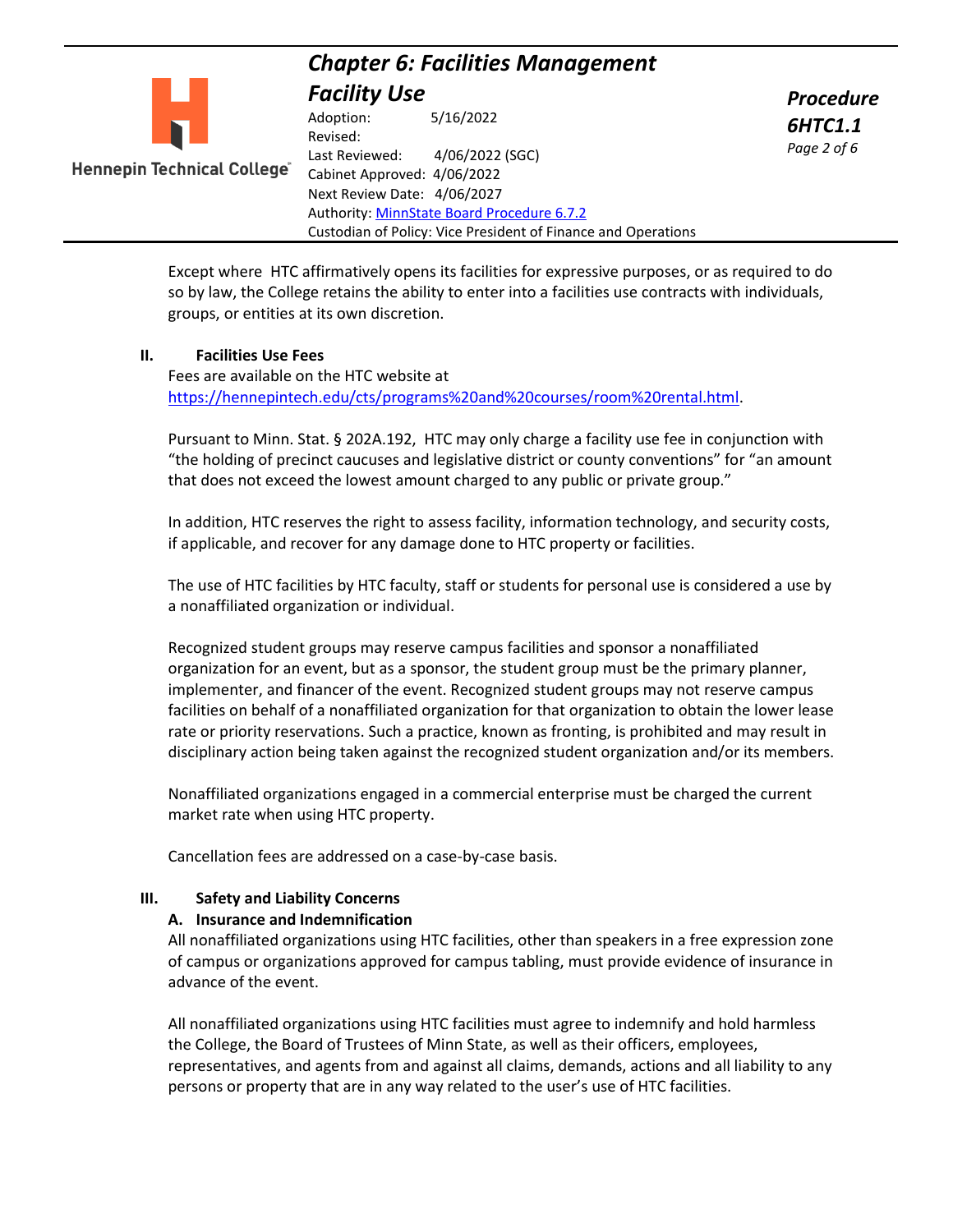

**Hennepin Technical College**"

Adoption: 5/16/2022 Revised: Last Reviewed: 4/06/2022 (SGC) Cabinet Approved: 4/06/2022 Next Review Date: 4/06/2027 Authority: [MinnState Board Procedure 6.7.2](https://www.minnstate.edu/board/procedure/607p2.html) Custodian of Policy: Vice President of Finance and Operations *Procedure 6HTC1.1 Page 3 of 6*

### **B. Security**

HTC security will determine if security is required for an event involving HTC facilities and, if so, how much is required. Except when using free expression zone(s), all nonaffiliated organizations using HTC facilities must provide security for the event. The amount of security required will be based on the decision of campus security based on the following considerations: (1) the number of anticipated attendees; (2) the type of event; (3) whether alcohol is served at the event; (4) the locale of the event; and (5) other relevant factors.

Except for security required in free expression zones, facility users will bear the cost of security at events.

### **C. Food and Alcohol**

Alcohol and/or controlled substances may only be made available on campus in accordance with Minn State policy 5.18 and Minn State procedure 5.18.1.

HTC does not require an organization to use a specific caterer if food is served.

# **D. Noise and Lighting**

No user of the College's facilities may operate any outdoor lighting or sound amplification in a way that interferes with the College's primary mission to educate its student body. Anyone intending to use sound amplification must ensure that it does not interfere with the College's educational endeavors. The user of HTC facilities wishing to use sound amplification must obtain HTC approval that it has been set at an acceptable level prior to its actual use. Approval should be sought from the contact as described in Section I of this procedure. After receiving this approval, the user may not increase the sound volume. If complaints are received - regardless of whether the sound level was previously deemed acceptable - the facility user must agree to lower the volume upon the request of HTC or HTC may elect to cancel the event.

# **E. Possession or Carry of Firearms.**

Firearms are generally prohibited on campus under Board Policy 5.21, but certain exceptions apply, in accordance with the Minnesota Citizens' Personal Protection Act of 2003 (MCPPA). Please see [http://www.MinnState.edu/board/policy/521.html](http://www.minnstate.edu/board/policy/521.html) for the details of the policy.

# **IV. Dissemination of Written Material**

Individuals and groups affiliated with the College are permitted to disseminate noncommercial written material via hand distribution in student common areas and on campus bulletin boards not labeled for any specific use only provided they do not otherwise obstruct the flow of traffic on campus. Materials posted on these bulletin boards are removed every two weeks. Commercial materials may only be distributed on campus barter bulletin boards. Individuals and groups unaffiliated with the College may only distribute written materials via hand distribution in areas designed for free expression or as otherwise expressly provided.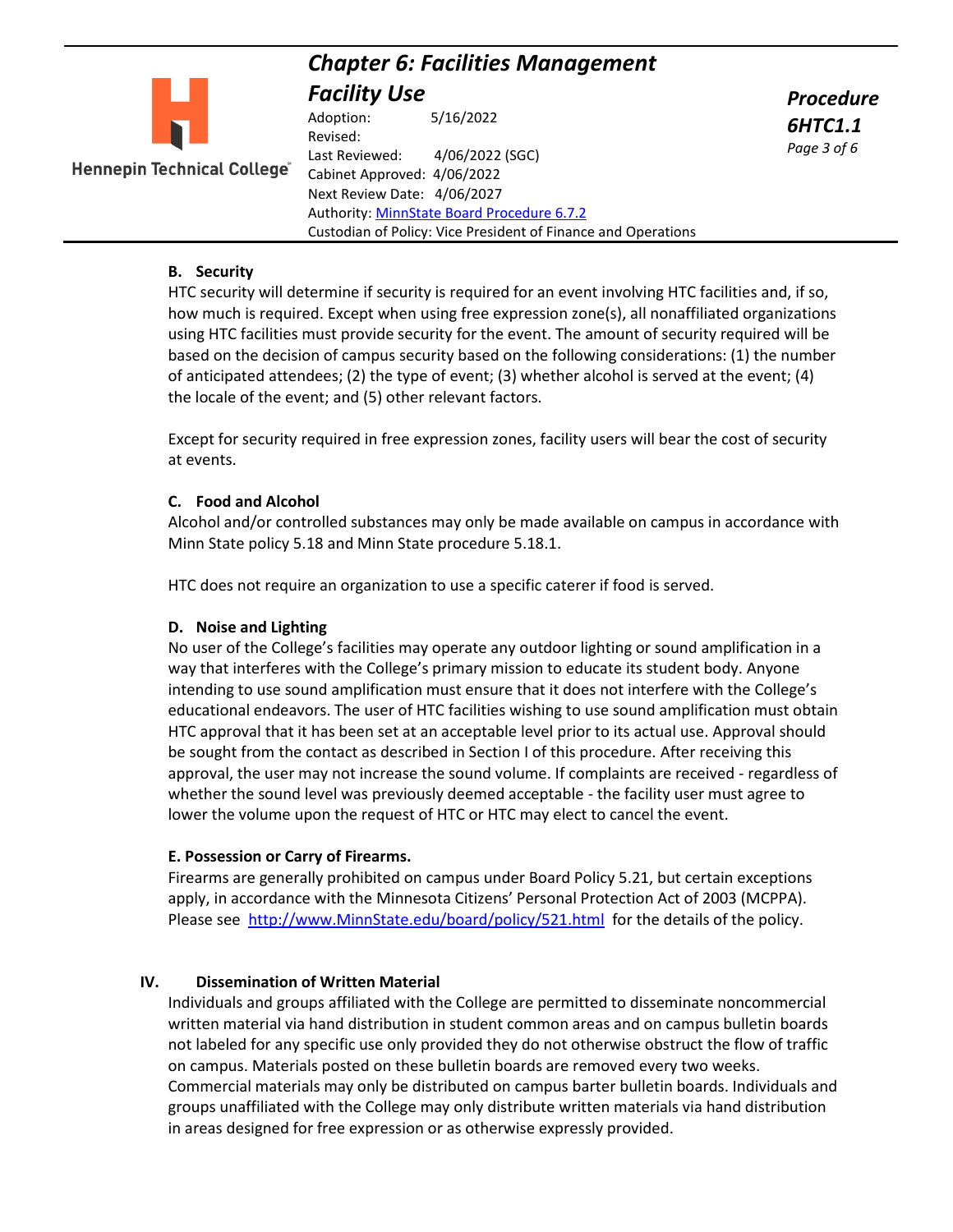| <b>Facility Use</b><br><b>Procedure</b><br>5/16/2022<br>Adoption:<br><b>6HTC1.1</b><br>Revised:<br>Page 4 of 6<br>4/06/2022 (SGC)<br>Last Reviewed: |                             | <b>Chapter 6: Facilities Management</b> |  |  |  |
|-----------------------------------------------------------------------------------------------------------------------------------------------------|-----------------------------|-----------------------------------------|--|--|--|
|                                                                                                                                                     |                             |                                         |  |  |  |
| Next Review Date: 4/06/2027<br>Authority: MinnState Board Procedure 6.7.2<br>Custodian of Policy: Vice President of Finance and Operations          | Hennepin Technical College" | Cabinet Approved: 4/06/2022             |  |  |  |

The use of bulletin boards, signage, banners, and other postings is prohibited, except as expressly provided in this Policy, or as addressed in other policies.

The use of paint on sidewalks is prohibited.

#### **V. Expressive Activity/Free Expression**

The United States and Minnesota Constitution's guarantee all individuals the right to the freedom of expression. In recognition of its status as a public institution of higher learning, HTC identifies the following area(s) open to the public for the free expression of ideas during the hours of 8:00 a.m. to 10:00 p.m. without prior approval and without the requirement of a use agreement or fee: on the sidewalks and green space outside on the South side at the Brooklyn Park campus and the West side of the Eden Prairie campus.

In most cases, it is preferable for an individual or group, be they HTC affiliated or not, to follow the scheduling procedures identified in this Policy to ensure space is available at a time when an individual or group wishes to make use of it. Moreover, scheduled use of a free expression areas supersedes any unscheduled use of the property. Nevertheless, subject to reasonable time, place, and manner restrictions, an individual or group may make use of a free expression areas when otherwise not in use or scheduled for use by another individual or group.

HTC encourages the HTC community to be tolerant of those exposing different points of view while taking advantage of the opportunities to express themselves and be exposed to new ideas.

#### **VI. Election Activity**

#### **A. Statement**

As a state-supported, public institution of higher learning, HTC is required to remain neutral concerning partisan political activities.

The College recognizes the rights of members of the HTC community, be they faculty, students, or staff, to engage in partisan political activities in their individual capacities, separate and distinct from their standing as members of the HTC community.

#### **B. Guidelines Concerning Partisan Political Activities on Campus**

1. The College shall not endorse a candidate for partisan political activity. Nor shall any individual affiliated with the HTC do so on behalf of the College.

2. Political campus organizations shall have access to campus facilities as described in this Policy on the same basis as other recognized student groups. Political campus organizations shall be assessed fees in accordance with the fee schedule set forth in this Policy.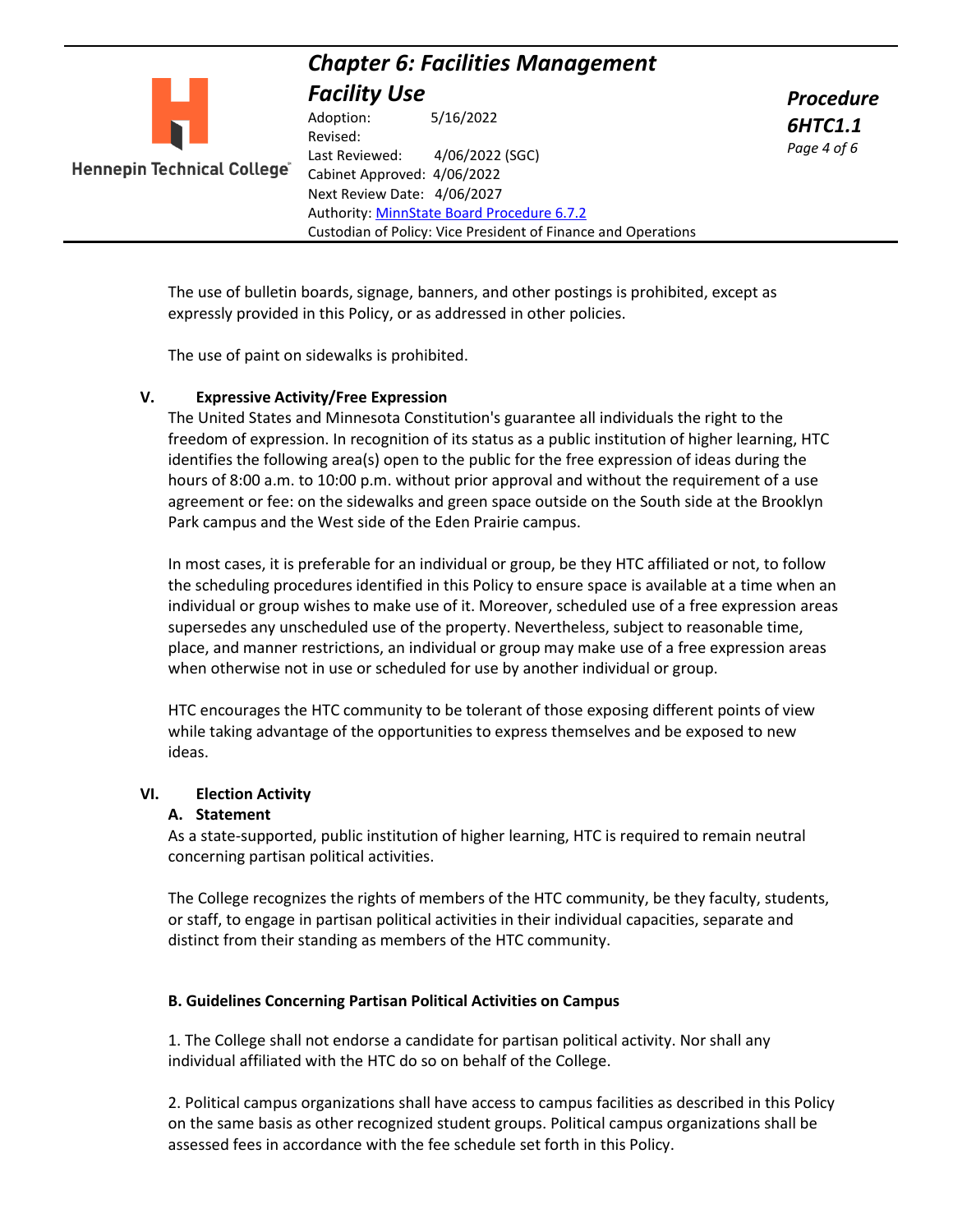*Procedure 6HTC1.1 Page 5 of 6*



Adoption: 5/16/2022 Revised: Last Reviewed: 4/06/2022 (SGC) **Hennepin Technical College** Cabinet Approved: 4/06/2022 Next Review Date: 4/06/2027 Authority: [MinnState Board Procedure 6.7.2](https://www.minnstate.edu/board/procedure/607p2.html) Custodian of Policy: Vice President of Finance and Operations

# **C. Precinct Caucuses**

1. HTC shall make their facilities available for the holding of precinct caucuses and legislative district or county conventions as required by Minn. Stat. Ch. 202A.

2. HTC will not schedule any event after 6:00 p.m. on the day of a major political party precinct caucus without the permission of the Board of Trustees of Minn State.

#### **VII. Movies/Gaming/Music**

All users at HTC facilities must comply with all federal, state, and local laws. Because the purchase of music, film, or video games does not provide for the right to play or show the music, film, or video game as part of public performance, any organization wishing to do so must obtain a public performance license agreement.

#### **VIII. Prohibited Uses**

Any activity that is prohibited by federal or state law or local ordinance is prohibited. HTC facilities cannot be used in a manner to make it appear that the College endorses a sectarian, religious, political, or partisan position. Members of the HTC community are required to adhere to HTC policies, including applicable employee or student codes of conduct, as well as any facility use agreements. Nonaffiliated organizations must abide by their lease agreements, as well as all federal, state, or local laws.

Failure to abide by policies or agreements can lead to cancellation of events and use of facilities and prohibition of any further lease of facilities.

#### **IX. Emergency Restrictions**

HTC reserves the right to cancel any scheduled use of its facilities due to weather and other emergencies. HTC retains the right to enter into agreements with local government units as needed to address any emergencies.

#### **X. Disclaimer**

HTC does not assume any responsibility or obligation resulting from its decision to make its facilities available pursuant to this Policy. Nor does such a decision imply support for an individual or organization's objectives. All users of HTC facilities must comply with all federal, state, and local laws.